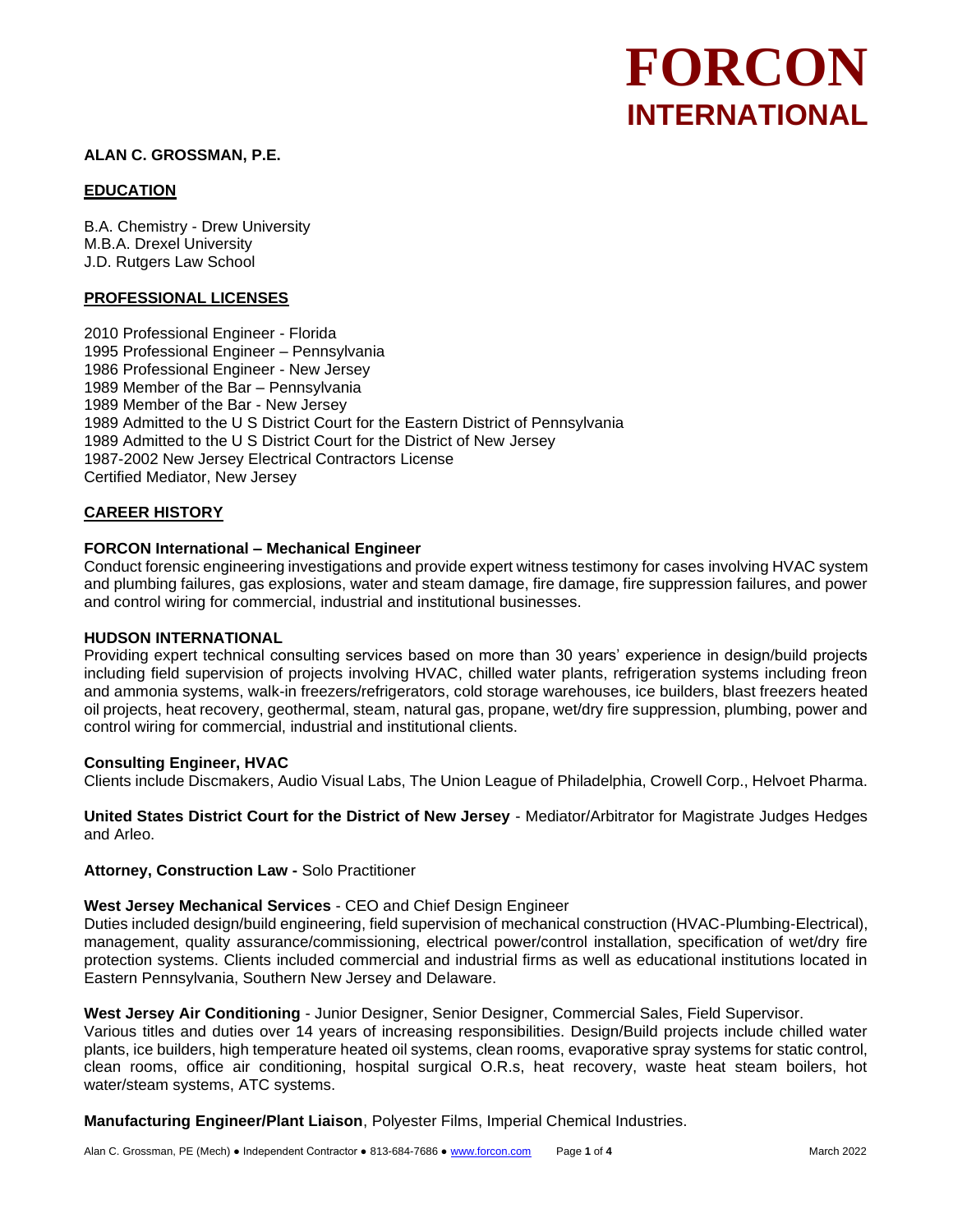# **FORCON INTERNATIONAL**

## **REPRESENTATIVE CASES – PROPERTY AND CASUALTY**

Natural Gas Explosion - Death of resident and serious injuries to others. Public utility's gas service piping in residence vandalized leading to the explosion of the residence, death, injuries and complete collapse of the structure.

Carbon Monoxide Poisoning- Death of tenant due to landlord's improper renovation of residence, failure to provide adequate combustion air and failure to properly maintain natural gas burning equipment.

Carpenter's Burn Injuries - Worker injured when construction heater ignited his clothing due to heater manufacturer's failure to warn of danger.

Water Damage - Fifty-two story building located Manhattan suffered water damage due to central station air handler coils freezing due to building operator's improper operation of the HVAC system and defectively installed Automatic Temperature Control (ATC/BMS) system.

EIFS Damage at condominium complex - Improper sealing of mechanical contractor's wall sleeves and improper flashing by follow-on trades lead to wholesale replacement of exterior EIFS wall systems at a 20 building complex.

Water Damage - Delayed repairs of a fire sprinkler system by a plumbing contractor at a large, multi-story industrial building allowed the sprinkler main to fail, resulting in flooding the basement and loss of electrical equipment, water damage to the structure and damage to equipment stored there.

Water Damage - Owner failed to service a "dry" fire sprinkler system at a Rehabilitation facility prior to winter. Residual condensed water froze in piping leading to the fire sprinkler activation and resultant water damage on two floors of one wing of the facility.

Steam Damage - Central humidification system at a surgical center failed when its control valve stem fractured, allowing the system to run wild. Valve manufacturer's stem sub-contract manufacturer improperly machined valve stem, resulting in its failure.

Mold and Water Damage - Defective design by the Project Architect and defective construction of the building required replacement of significant portions of the structure and mold remediation.

Fire Damage - Kitchen exhaust hood's "Ansul" type fire suppression system failure to extinguish a deep fryer cooking oil fire due to Owner's failure to maintain equipment and lead to remediation of damage in the 50,000 square foot building. Prepared Building Code review to support our party's claim that the Owner's claims were excessive.

Fire Damage - Commercial laundry dryer investigation; total loss of the building and contents.

Fire Damage - Automobile paint shop's fire protection system failure to extinguish the fire due to Owner's failure to minimize combustible materials as required by Code.

Chemical Reactor Tank Failure - Owner modified pressure relief devices rendering them ineffective leading to tank failure and dangerous chemical discharge with-in and outside the plant.

Investigation of the cause of a fire loss aboard 90 foot maritime vessel associated with a failure of the climate control system.

Investigation of claimed failures of water source heat pumps at a newly constructed 40 story luxury apartment condominium.

Investigation of the cause of the corrosion of the condenser water distribution piping at an office condominium.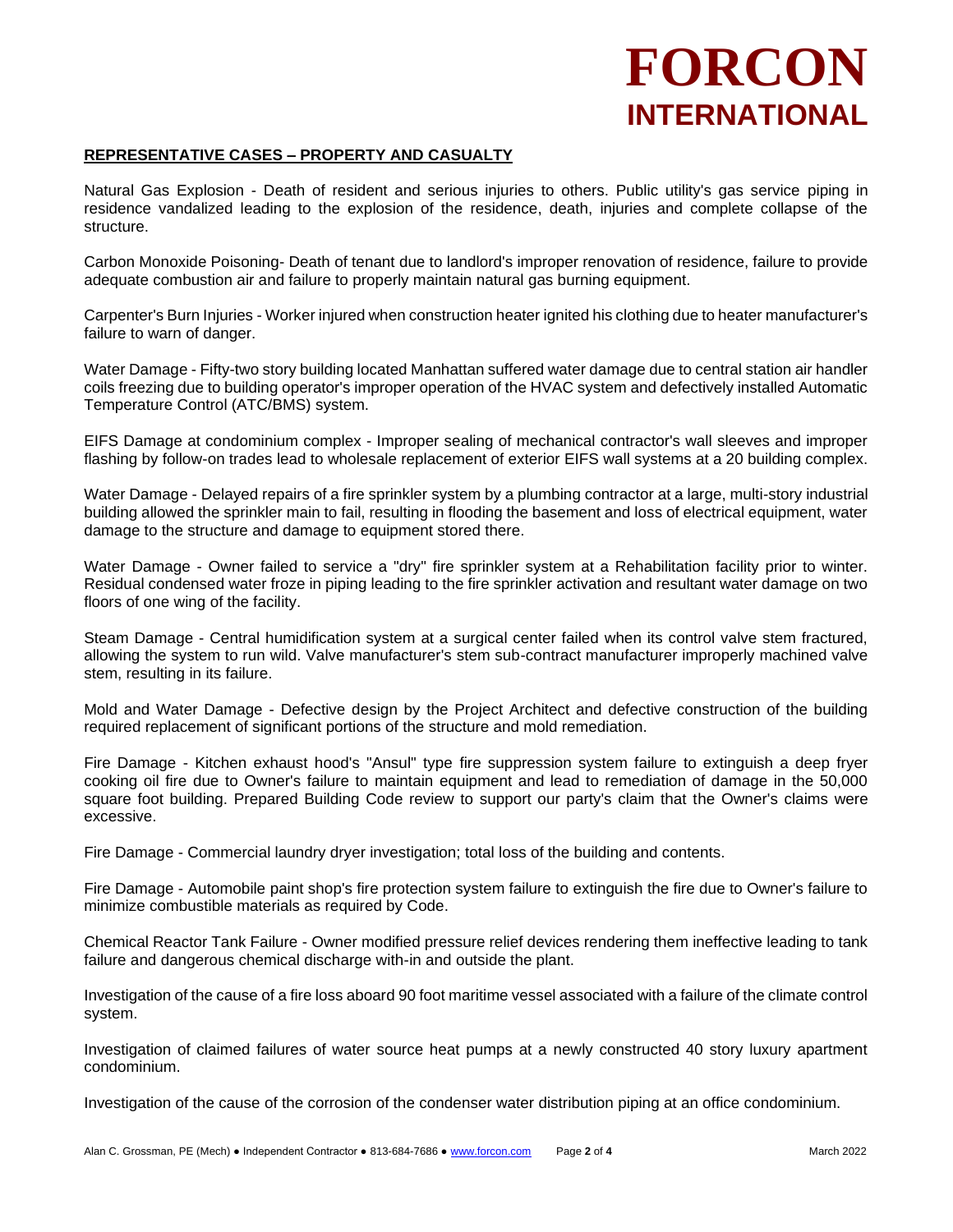# **FORCON INTERNATIONAL**

Investigation of a water damage claim aboard a 140 foot maritime vessel where a condensate piping connection was inadvertently connected to condenser water piping drain.

Investigation of the loss of a 200 ton air conditioning system that was damaged as a result of a hurricane.

Investigation of the failure of a six story condominium's CPVC fire sprinkler system where the pipe exhibited stress cracks and solvent fitting failures.

Investigation of the maintenance failure of an oil injected rotary screw air compressor, which led to personal injuries.

Investigation of the cause of the failure and complete destruction of a high pressure reciprocating air compressor, which was used to provide breathing air/SCBA.

Investigation of a 500 ton centrifugal chiller failure due to erosion of the condenser tube bundle.

Investigation of the failure of an ammonia refrigeration system serving an ice-skating rink including damage to compressors, the under floor brine system and the under floor frost heave prevention system.

Investigation of a chemical fire suppression system's inadvertent discharge at a factory clean room/control room.

Investigation of a loss due to improper design & construction of HVAC systems at a pharmaceutical manufacturing plant.

Investigation of a claim of failing to properly install a fire hydrant associated with the death of a motor vehicle driver.

Investigation of an explosion associated with a propane gas fueled stove installed in a recreational vehicle resulting in personal injuries.

Investigation of the failure of a 320- panel photovoltaic (PV) solar system providing electricity to a factory's main electrical bus. The failure resulted in a fire and the loss of the panels, inverters and switchgear.

Design, construction and commissioning of clean rooms: an ISO 7 for a compact disc (CD) mastering facility, an ISO 7 for a pharmaceutical container manufacturer, ISO 7 for several hospital operating rooms and a series of control rooms for a petrochemical refiner.

Investigation of the mechanical design and failure of a pharmaceutical manufacturer's clean room facilities to meet current good manufacturing practices (cGMP). The cleanrooms included the manufacture of both sterile and nonsterile compounding and were subject to FDA requirements of Good Manufacturing Practice Section 503 of the Food, Drug &Cosmetic Act, State of Florida requirements and the Standards set forth by the United States Pharmacopeial Convention (USP) 795 and 797.

Investigation of the contamination of a semiconductor fabrication plant's (chip fab) clean room facilities, remediation and requalification.

## **REPRESENTATIVE CASES – SURETY**

Owner claimed that General Contractor failed to provide temperature and humidity levels it deemed appropriate in its classrooms. General contractor built the project as required by the project plans and specifications which was not a performance specification. Project Engineer held at fault and subsequently modified control sequences.

Owner terminated General Contractor's Agreement for failure to complete the college building on schedule. Completed review of elements of construction requiring completion. Negotiated with Public Owner. Contacted existing sub-contractors and additional sub-contractors to bid on the completion of the project. Took bids for completion.